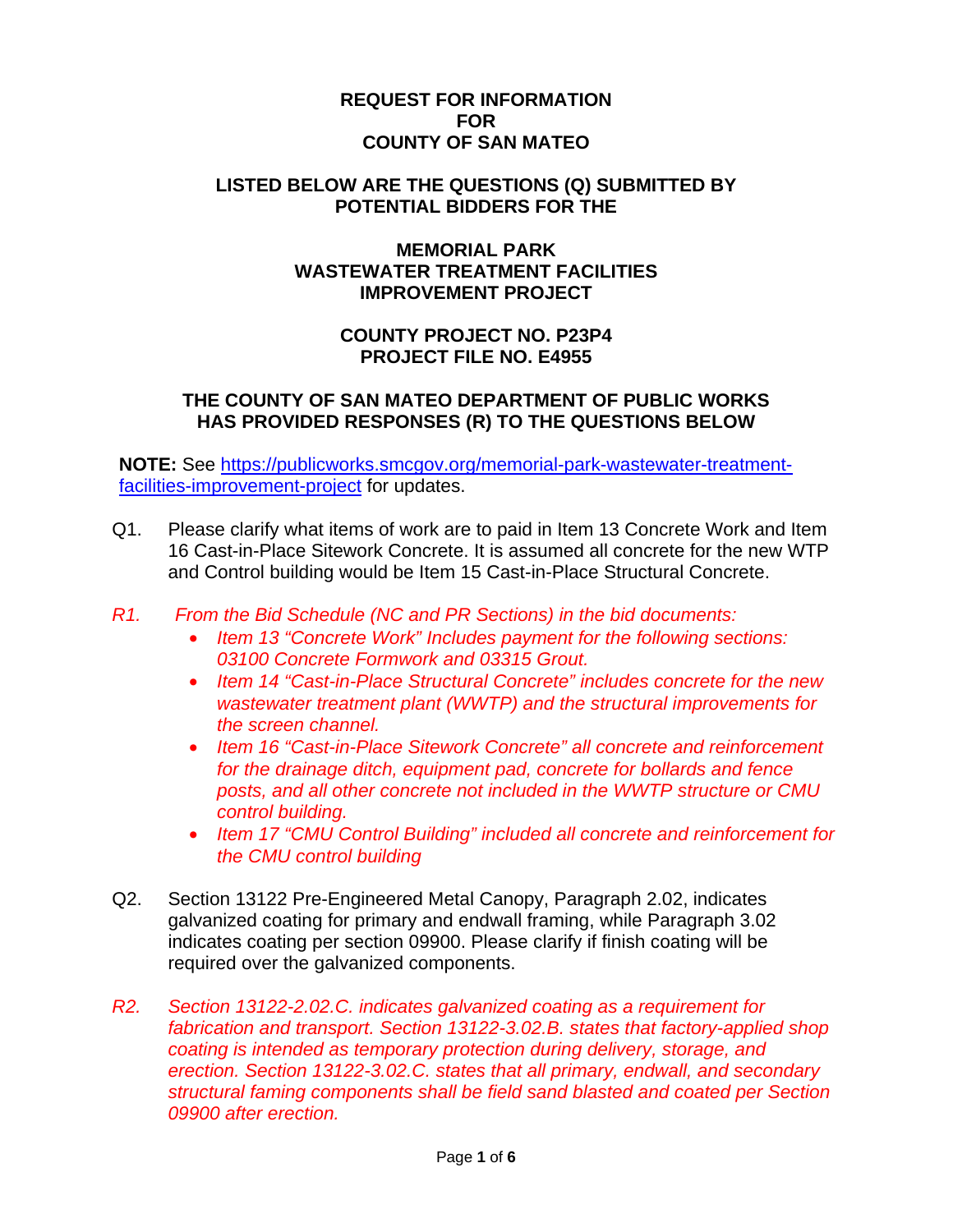- Q3. Section 16208, Paragraph 2.01 indicates several manufacturers for the generator system or approved equal, however, plan note 5, sheet E02, indicates a Kohler generator with No Equal. Please clarify which generators will be acceptable.
- *R3. The generator shall be as specified in Note 5 on Drawing E02 with no equal.*
- Q4. Project drawing Sheet #7 (C04) shows trees outlined with different symbols. There is no legend to explain what the various symbols indicate. What do the different symbols mean and can clarification be added in order to indicate what actions bidders are to account for in our bid pricing with these trees?
- *R4. The symbols (squares around the trees) represent tree protection fencing. Addendum No. 1 will be issued by May 15, 2019 to address this concern. Bid Item for "Tree Protection" will be included in Addendum No. 1.*
- Q5. Drawing Sheet #39 shows the layout of the buttresses which support the canopy. The details for the buttresses are referenced to sheet #41, for both the four buttresses along the sides and the corner buttresses, however as shown on Sheet #39 they are quite different. The detail on sheet #41 does not represent the corner buttresses. Where are the details for the two corner buttresses with dimensions, depth, width, etc… shown?
- *R5. Addendum No. 1 will be issued by May 15, 2019 to address this concern. Please see revised Sheet S101(rev) included in Addendum No. 1.*
- Q6. The roof trusses for the Control building are not shown or described in the spec. Sheet #43 shows a truss without description and on that same sheet there is a reference to the Plan view in Detail 1 – but the plan view on sheet #42 does not show and trusses. We are contractors and not routinely engaged in design of timber trusses, spec section 06190 provides no useful information. Can we get a design of the required truss such that we can contact our suppliers and communicate to them what is required for these trusses?
- *R6. The roof truss for the CMU control building specified in section 06190 is a prefabricated wood truss. We do not expect the contractor to build their own truss, but to get one from a supplier that makes them per the specifications. The pitch of the roof for the control building is 4V:12H as stated on Sheet A202. The roof size, including overhang, is shown on Sheet A201.*
- Q7. In the spec's 1.08 states: roof panels to be Kynar coated BOTH sides. This is not standard in the industry. The top would be Kynar the bottom would be a "wash coat".
- *R7. We believe this is referring to Section 13122.1.06 Warranties. Please disregard the Kynar coating as it is not used.*
- Q8. Spec 2.05 Finish states roof panels, wall panels to be coated with Star (MBCI) Signature 200. This is a silcone/polyester system NOT Kynar. Also, plan sheet A101 - States translucent panels, earthen color, not a painted panel as stated in 1.08. Please clarify panel type and coating system.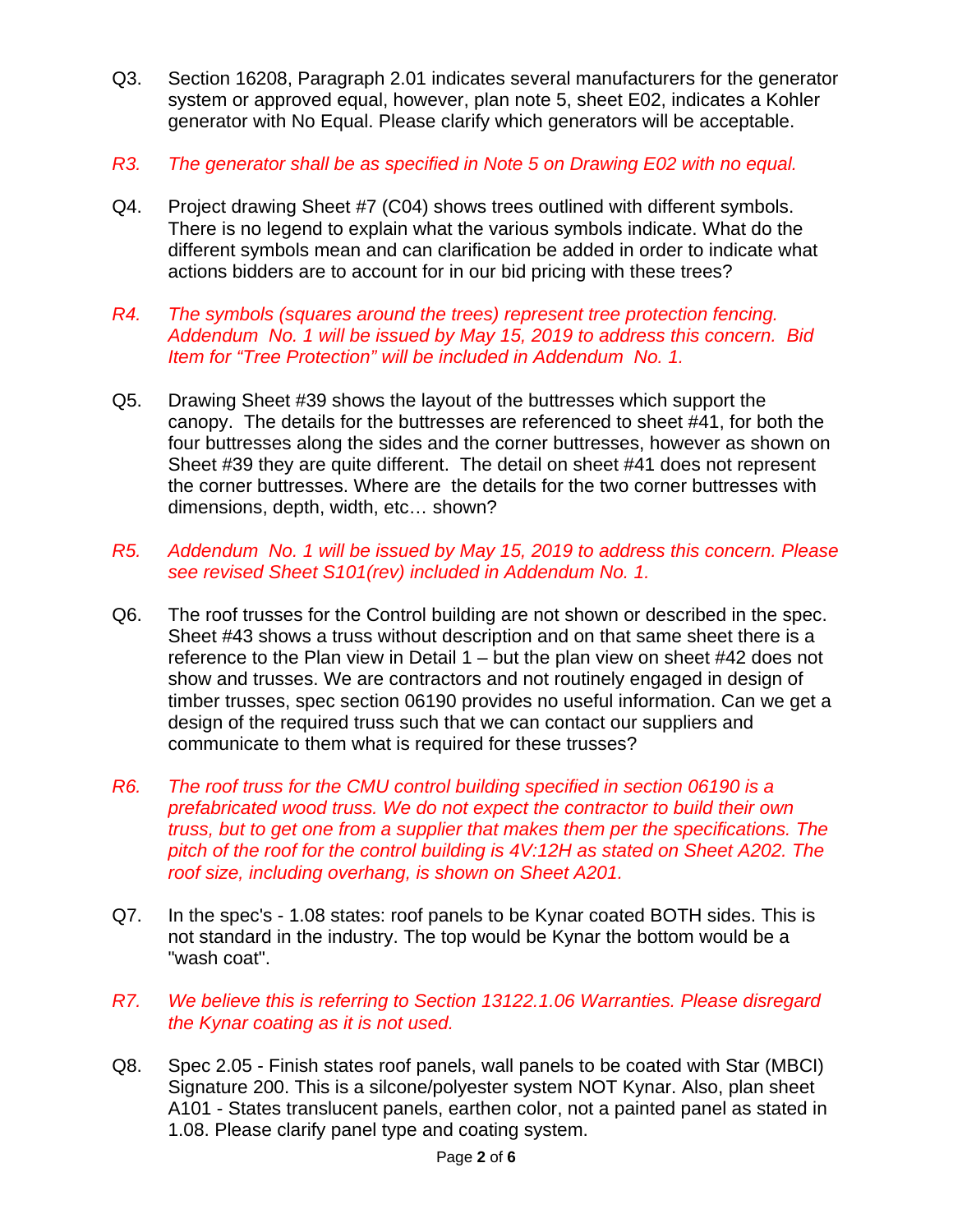- *R8. We believe this is referring to Section 13122.2.04. Wall paneling should not be part of this section. Yes, they will be translucent, earthen color, not painted. This Section relates to roof paneling finish.*
- Q9. Lastly the roof pitch is normally stated 1:12, 2:12, 3:12 etc they state 2:1?? Please confirm/clarify the required roof pitch.
- *R9. The roof pitch is 6V:12H.*
- Q10. Drawing E100 shows various equipment that will require conduit be installed. Is the design intent to install the majority of the conduits as PVC conduits embedded in the top slab of the concrete deck? Or is the intent to install all conduit exposed / overhead on the canopy structure? How should we bid this work?
- *R10. The design intent is to install majority of the conduits exposed and as specified in Section 16110. Conduit type shall be as specified in Section 16110, 1.01. Use of PVC conduits embedded in the top slab of the concrete deck is allowed, if the Contractor chooses this type of installation at Contractor's discretion, however, there shall not be any additional cost to the Owner.*
- Q11. Most of the equipment shown on Drawing E100 that requires conduit does not have conduit sizing shown. Please provide conduit sizes.
- *R11. Unless otherwise stated on the drawings, all conduits shall be ¾" per NEC conduit fill requirements.*
- Q12. Drawing M402, Section A, indicates installation of an air unit and mixer, however, we could not find any specification information for this work. Please provide additional information on the unit required.
- *R12. Addendum No. 1 will be issued by May 15, 2019 to address this concern. See Section 11519, "Air Powered Mixers" included in Addendum No. 1 for additional information.*
- Q13. Bid Item #29 is to account for the FRP Tank Covers, which is listed as a Lump Sum bid item. On Drawing sheet #18 there are two covers shown., the other pits appear to remain uncovered. Are these two covers the only FRP covers required for this bid?
- *R13. The sections of the WWTP that are covered are cast-in-place concrete. Please refer to sheets 25, 26, and 28 (Drawing M401, M402, and M404) for the location of the FRP covers. The FRP covers will cover the new wet well and screen channel.*
- Q14. In the Special Provisions, on Page 6, the Description of Work lists Item #9 as: "Install bypassing of existing WWTP to new WWTP". However in searching the specs, we can find no other information regarding the temporary bypass. Where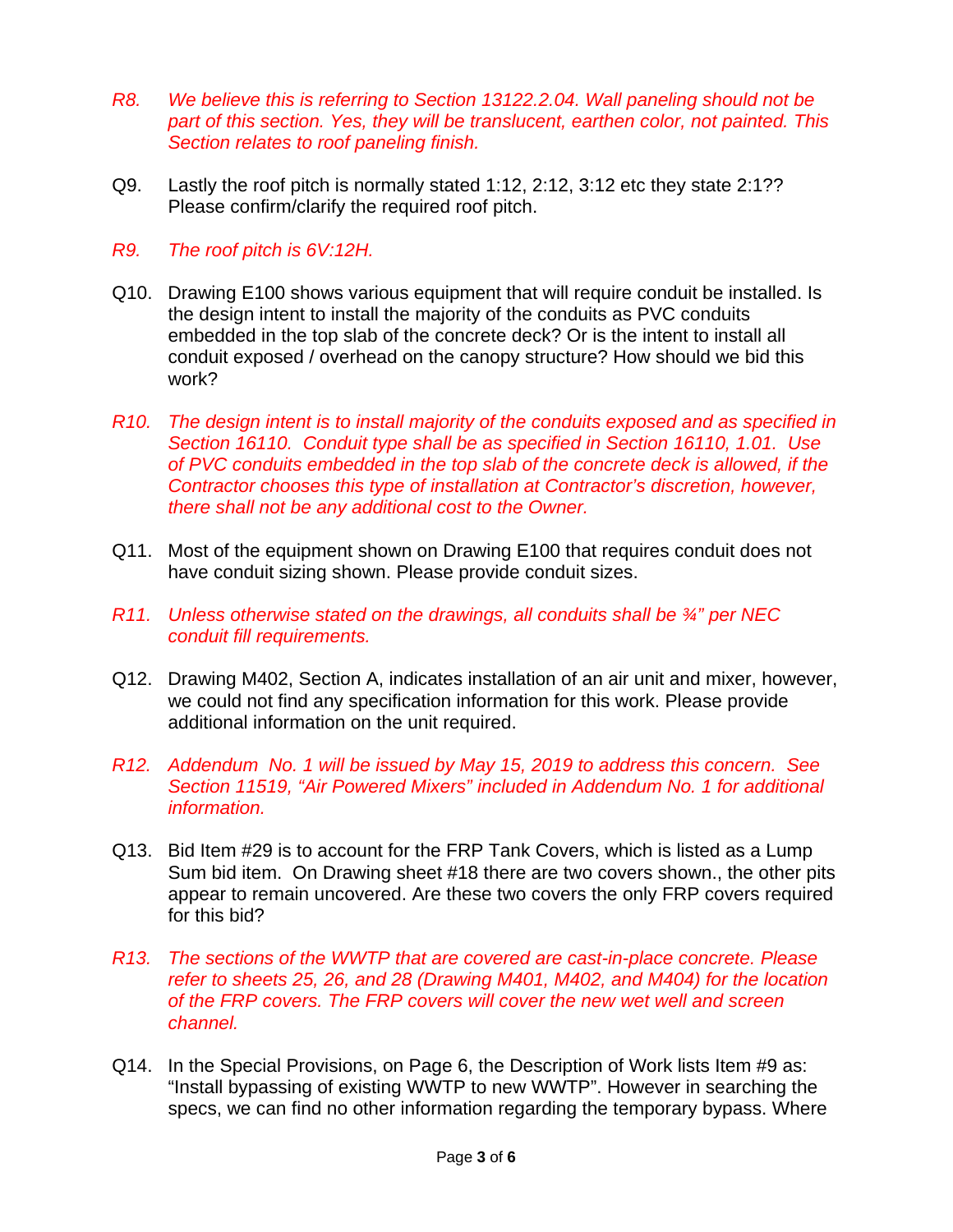are the bypassing parameters provided? What is the flow volume we must account for with this bypass?

- *R14. Addendum No. 1 will be issued by May 15, 2019 to address this concern. See Section 02145, "Sewer Bypassing Systems" included in Addendum No. 1 for additional information.*
- Q15. Is the chain link fence around the WWTP 8' high with a 2" galvanized chain link mesh or does is it 3-1/2" x 5-1/2" plastic slatted chain link fabric? The plans show a Caltrans Drawing and the Specifications call out something different.
- *R15. The chain link fence shall be installed per referenced Caltrans Drawing on Sheet C10.*
- Q16. Does the fence have 3 strands of barbed wire?
- *R16. This fence does not have barbed wire.*
- Q17. Does the fence have a top and bottom tension wire or a 1-5/8" top and bottom rail?
- *R17. The chain link fence shall be installed per referenced Caltrans Drawing on Sheet C10.*
- Q18. Plans call out a 8' wide Cantilever gate but the specifications call out a double swing gate, please advise if the gate is a cantilever gate or double swing gate?
- *R18. The fence gate shall be a cantilever gate.*
- Q19. The specifications call out a 2" square frame for the gate but the plans show a Caltrans detail which is a 1-7/8" OD gate frame; which is the intended frame?
- *R19. The chain link fence gate frame shall be installed per referenced Caltrans Drawing on Sheet C10.*
- Q20. Is this a Buy America/n project?
- *R20. This project does not have Buy America requirements.*

# *NOTE: Responses to Q1 – Q20 has been issued and posted to the project website on 5/14/19.*

- Q21. Is this project subject to the Buy America or Buy American material requirement for steel product?
- *R21. See Response R20.*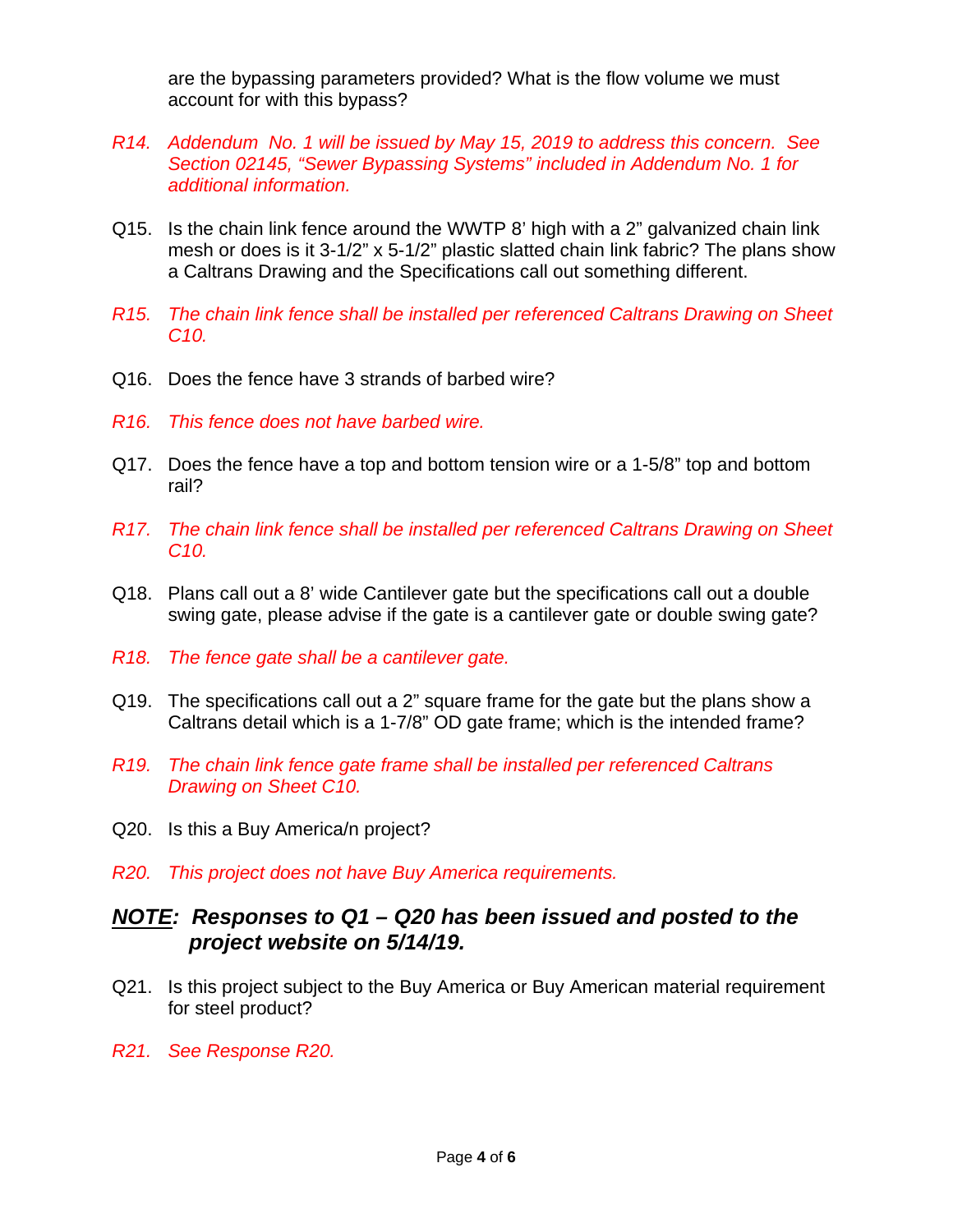- Q22. What is the height of the new chain link fence and cantilever gate, plans mention 8' high, specification section 02832 mentions 6' high?
- *R22. Chain link fence shall be 8 feet high as shown on plan Sheet A101.*
- Q23. Does the chain link fence get attach to the canopy? Project plan sheet A101 shows the chain link fence under the canopy, per detail B, but is not clear if the canopy and the chain link fence connect, please advise?
- *R23. Fence line and wall paneling should be as close as possible while the centerline of the fence posts is a minimum 9" clearance from the canopy footings per Sheet A101.*
- Q24. Question No. 15 asked whether the new fence and gate will require slats. The response given was that the chain link fence shall be per reference Caltrans drawing on C10. That drawing is Caltrans RSP A85 dated 2015 which gives the option for slatted fencing and non-slatted fencing. Please confirm that slats are not required.
- *R24. Fence slats are required. There is a callout for fence slats on Chain Link Fence Detail on Sheet C10.*
- Q25. Looking at the drawing on C10 for the chain link fencing (RSP A85 dated 2015) the line post size and corner post for a fence at 8' high are different than those called out on specification section 02832 (i.e. line post per RSP A85 are listed as 2 7/8" OD, but the specification section 02832 mentions the line post to be 2 3/8" OD.) Please clarify which takes precedence.
- *R25. Fence posts shall be 2-7/8" OD per Caltrans Detail shown on Sheet C10.*
- Q26. Section 13122, 1.03, D, 3, vii) indicates Crane and Monorail load design requirements. Please confirm cranes and/or monorails are not required to be installed in the canopy, and that design considerations for cranes/monorails will not be required.
- *R26. Specification Sections 13122, 1.03, D, 3, vii and 13122, 1.03, D, 6. does not apply to this project. There are no crane or monorail supported by this structure.*
- Q27. I just wanted to clarify the Response "R2" in the latest RFI responses, regarding the coatings for the pre-engineered metal canopy. Is the intent of section 13122/Pre-Engineered Metal Canopy, is to have the primary and secondary structural metals arrive onsite with factory applied galvanizing, and then remove the galvanizing by abrasive blasting in the field, then re-coated per section 09900 Protective Coatings?
- *R27. The Contractor may have primary and secondary metals galvanized and primed in the shop and coated in the field; or galvanized, primed, and coated in the shop and touched up in the field. The intent of the spec is not to strip the galvanization, but to strip the factory coat and apply a new coat per Section 09900 of the special provisions. Contractor shall adhere with Section 09900 for factory primer*